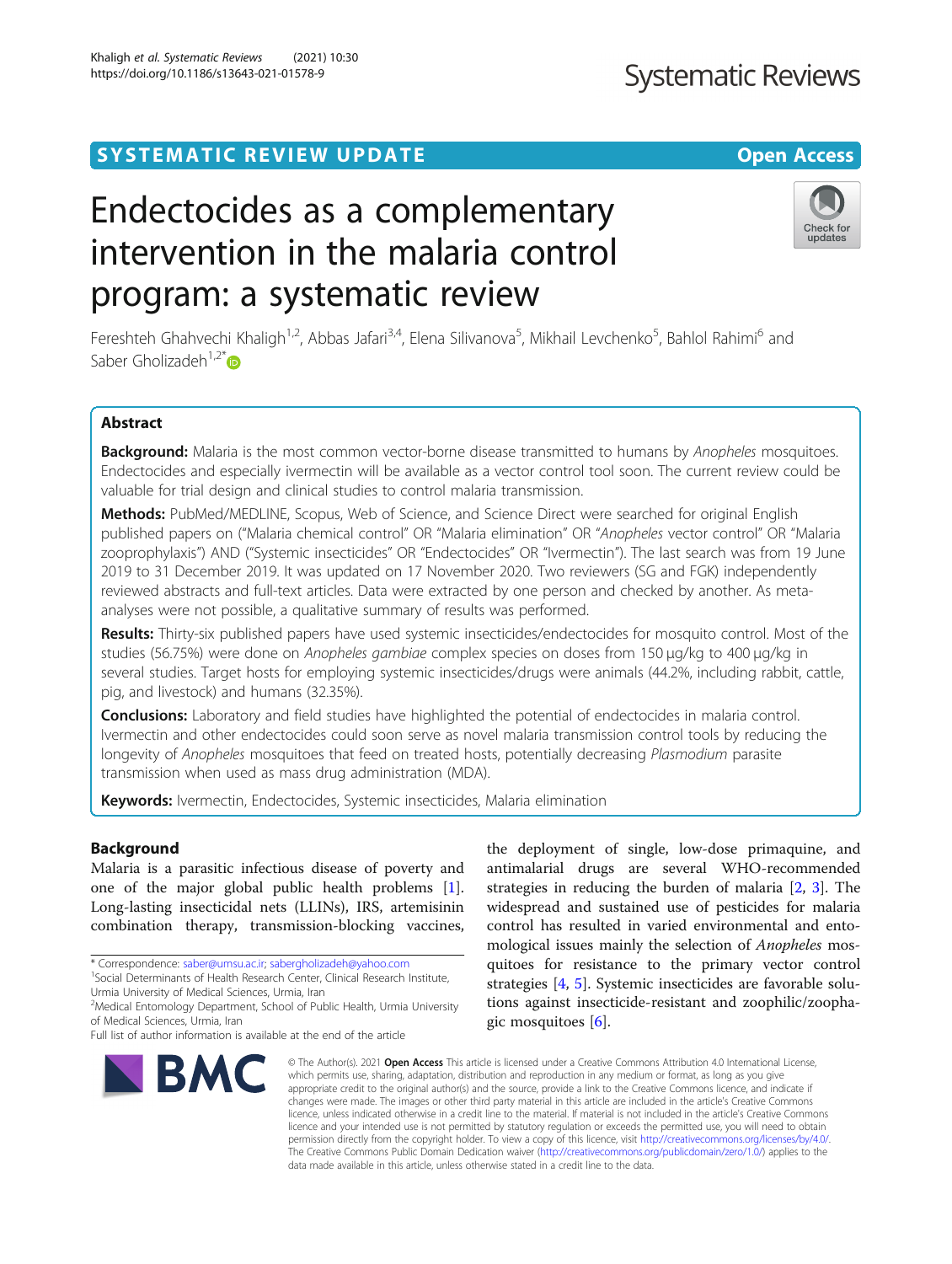Systemic insecticides are applied in veterinary, horticulture [\[7](#page-6-0)], and recent medical entomology [\[8](#page-6-0)]. Reports on the development of resistance to systemic insecticides in pests are scarce [[9,](#page-6-0) [10](#page-6-0)]. Among the 21 vector control tools evaluated in a review [\(shrinkingthemalariamap.](http://shrinkingthemalariamap.org) [org](http://shrinkingthemalariamap.org)), less than 10 were supported by phase II or phase I evaluation of ivermectin, fipronil, and eprinomectin as endectocide administration in humans/animals, showing the rich pipeline of research into them at earlier stages of evaluation [[11\]](#page-6-0). Endectocides are drugs applied directly to hosts to kill endoparasites and ectoparasites, mainly blood-feeding arthropods [\[12](#page-6-0)]. Although being used for the control of nematodes in humans and other vertebrates, endectocides can be toxic to Anopheles spp. when mosquitoes feed on a host recently received these drugs [\[13](#page-6-0)].

There are various advantages for systemic insecticides, including commercially available and easily accessible, relatively inexpensive, easy to administer in oral formulations, long-lasting, circulate uniformly in the blood for consistent vector uptake, have good safety, collateral benefits to treated animals [\[14\]](#page-6-0). However, the main concern in the wider scale application of them is related to the risk assessment of systemic insecticides in ecosystem functioning and services. There are several examples of the negative impact of these compounds on decomposition, nutrient cycling, soil respiration, and invertebrate population [[15\]](#page-6-0).

The role of livestock in malaria epidemiology is diverting malaria vectors to dead-end host and prevent parasite amplification by zooprophylaxis [[16](#page-6-0)]. For this purpose, animals must be kept close to the man; therefore, it can increase malaria transmission by zoopotentiation, increasing the numbers of mosquitoes by keeping animals close to humans  $[16, 17]$  $[16, 17]$  $[16, 17]$  $[16, 17]$  in areas where cattle production is semi-intensive or semi-extensive. However, social local factors in animal husbandry, scale of animal husbandry, and subsequent influence on the potential use of the endectocides need to be considered. The use of endectocides treated cattle as complementary intervention highly attractive in areas where humans and animals are close together, especially when the malaria mosquito is zoophagic such as An. arabiensis [\[18](#page-6-0)].

In the current review, published papers related to the application of systemic insecticides and endectocides for malaria vectors and parasites and their potential role as a new intervention for malaria elimination are discussed.

# Methods

The protocol of the current study was conducted according to the checklist and guidelines of the Preferred Reporting Items for Systematic Reviews and Meta-Analyses (PRISMA) statement [[19\]](#page-6-0) (Supp. [1](#page-5-0)). Electronic databases, such as MEDLINE via PubMed, Web of Science, and Scopus, were searched for relevant primary studies until 2019. English language publications were eligible and conference abstracts were not eligible for inclusion. The selection of studies based on their title and abstract was performed using Endnote X9 (Bld12062) and full-text publication was reviewed carefully. Eligibility assessment was performed independently in an unblinded standardized manner by two reviewers. We developed a data extraction sheet (Table [2](#page-3-0)), one review author (FG) extracted the following data from the included studies, and the second author (SG) checked the extracted data. Duplicate and ineligible studies were eliminated from further review. Disagreement on the eligibility of studies was resolved by discussion or consensus. A limited update literature search was performed on 17 November 2020. Although we had planned to assess reporting bias, there were too few included studies considering the same intervention to allow this to be done.

Information was extracted from each paper on (1) Anopheles species and the inclusion and exclusion criteria; (2) type of intervention including the type of systemic insecticides, dose, and host; and (3) type of outcome measure including survival rate, sporontocidal effect, reproduction rate, and malaria transmission.

The relative risk of mosquito mortality increasing, egg production reduction, and malaria transmission reduction was the primary measure of treatment effect. The nature of the included studies meant that much of the analysis was anticipated to be narrative. The data of studies were not combined and assume no serious inconsistency.

# Results

The searches included 117 published papers on systemic insecticides and malaria control. Eight insecticides were applied mostly in different studies (Table [1](#page-2-0)). Doramectin, moxidectin, eprinomectin, and ivermectin (IVM) were used as primary endectocides in malaria control studies. IVM was also assessed as a systemic insecticide in 74% of the extracted papers on vector control.

During 1991–2019, there were 36 published papers regarding the application of systemic insecticides/endectocides for mosquito control in human and animal models (Fig. [1](#page-2-0)). In most studies (91.42%), IVM was employed against Anopheles species. The Anopheles species names and their response to endectocides and promising results are presented in Table [2](#page-3-0) in detail. Nearly half of the studies (56.75%) were conducted on An. gambiae complex species. The standard dose for IVM MDA is 150 μg/kg, but different doses (from 150 μg/kg to 400 μg/kg) were assessed in several studies. Target hosts for employing systemic insecticides/drugs were animals (44.2%, including rabbit, cattle, pig, and livestock) and humans (32.35%); however, artificial membrane feeding,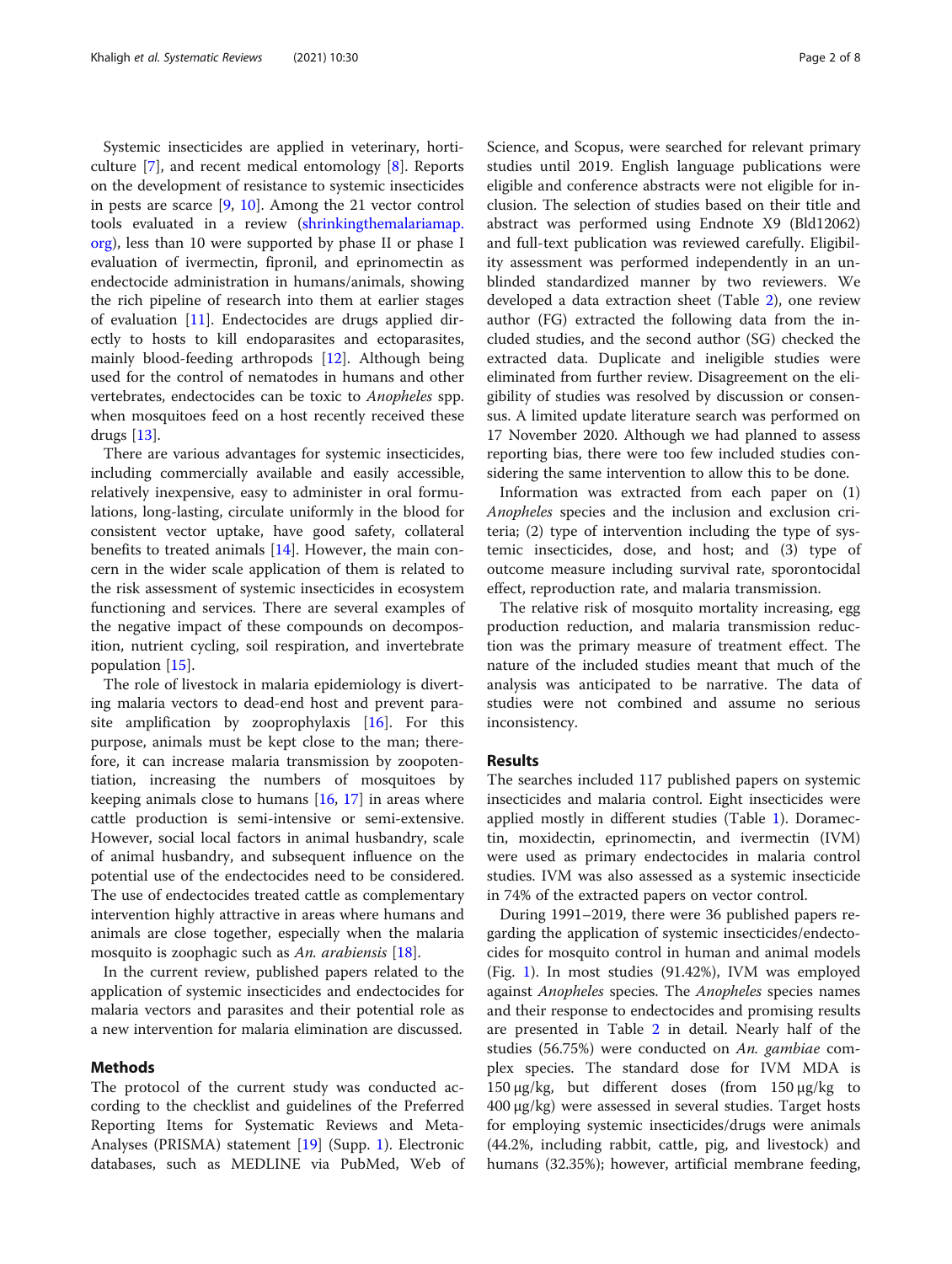<span id="page-2-0"></span>

|  |  | <b>Table 1</b> Details of components used as systemic insecticides in this review |  |  |  |  |
|--|--|-----------------------------------------------------------------------------------|--|--|--|--|
|  |  |                                                                                   |  |  |  |  |

| <b>Insecticides</b> | <b>Chemical class</b>                                         | Mode of action                                                 | Reference |
|---------------------|---------------------------------------------------------------|----------------------------------------------------------------|-----------|
| Afoxolaner          | Isoxazolines                                                  | Antagonists of GABA- and glutamate-gated chloride channels.    | $[14]$    |
| Fluralaner          |                                                               |                                                                | $[20]$    |
| Sarolaner           |                                                               |                                                                | [21, 22]  |
| Diflubenzuron       | <b>IGR</b>                                                    | Involves inhibiting the production of chitin                   | $[12]$    |
| Eprinomectin        | Macrocyclic lactones of microbial occurring<br>or avermectins | Chloride channel activators                                    | $[23]$    |
| Spinosad            | Macrocyclic lactones of microbial happening                   | Nicotinic acetylcholine receptor agonist                       | $[20]$    |
| Fipronil            | Phenylpyrazole                                                | The antagonist of GABA- and glutamate-gated chloride channels. | $[24]$    |
| Imidacloprid        | Neonicotinoids                                                | Nicotinic acetylcholine receptor agonist                       | $[23]$    |

IGR Insect growth regulator

toxic sugar bait, and bioassays against third instar mosquito larvae were utilized for the remaining 23.45% (Table [2\)](#page-3-0).

# Anopheles gambiae complex species

Application of a single oral dose of IVM (200 mg/kg) to An. gambiae fed on human volunteers displayed that IVM is a safe drug and can kill 89% of An. gambiae mosquitoes 4 days after the drug administration [[25\]](#page-6-0). IVM MDA on An. gambiae in Southeastern Senegal considerably diminished the survivorship of mosquitoes for 6 days past the date of the MDA [\[26\]](#page-6-0). Among eprinomectin, selamectin, moxidectin, N-tert-butyl nodulisporamide, and IVM, only eprinomectin killed An. gambiae mosquitoes at concentrations close to IVM [\[27\]](#page-6-0). Combining IVM with antimalarial drugs (artemether-lumefantrine [AL]) in a double-blind, placebo-controlled trial lowered the likelihood of malaria transmission by An. gambiae after a single-

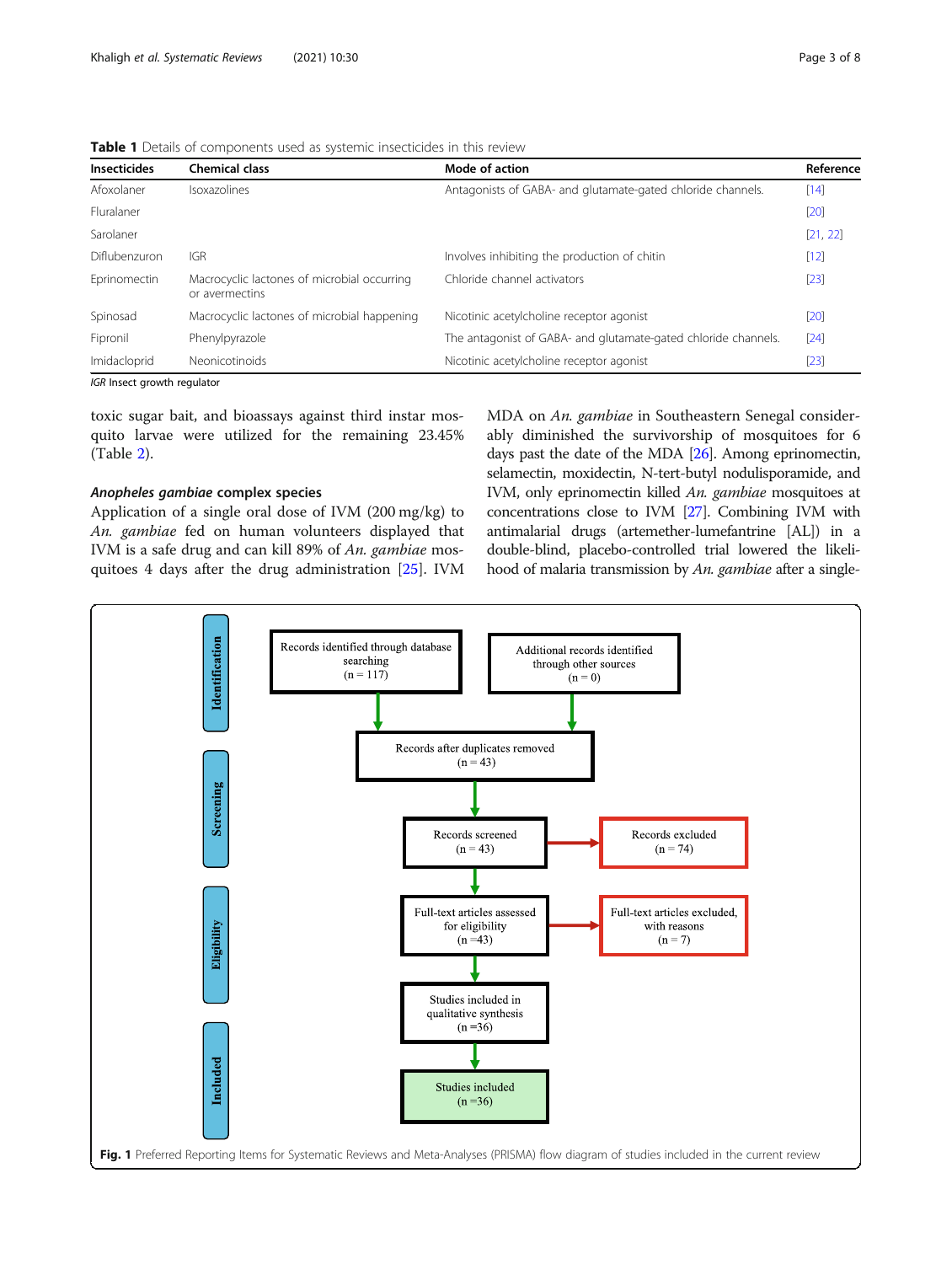<span id="page-3-0"></span>

| Species                                      | Intervention                                 | Study area                 | Dose                                                              | Host             | Outcome                                                                                                |
|----------------------------------------------|----------------------------------------------|----------------------------|-------------------------------------------------------------------|------------------|--------------------------------------------------------------------------------------------------------|
| An. gambiae (African malaria mosquito)       | IVM+AL                                       | Burkina Faso               | 200 mg/kg                                                         | Human            | Diminish the probability of malaria transmission by<br>reducing the longevity                          |
|                                              | IVM oral                                     | London                     | 200 mg/kg                                                         | Human            | Mosquito mortality was 73%, 84%, and 89% on days<br>$2, 3,$ and $4$                                    |
|                                              | IVM MDA                                      | Senegalese                 | py/brl 051                                                        | Human            | Reduced survival                                                                                       |
|                                              | Eprinomectin-IVM                             | Lab. US                    | $10$ mg/ml                                                        | In vitro         | Marginally affected re-blood feeding ability significantly<br>increased knockdown and inhibit recovery |
|                                              | IVM-AL                                       | Burkina Faso               | 200 mg/kg                                                         | Human            | 27-35% malaria transmission reduction                                                                  |
|                                              | $\geq$                                       | Tanzania                   | 150-200 µg/kg                                                     | Human            | 47% of blood-fed died after 2 days                                                                     |
|                                              | IVM slow release                             | Tustin, California         | One, two, or three silicones                                      | Rabbit           | Killing 50% up to 24 weeks                                                                             |
|                                              | IVM, Eprinomectin, Fipronil                  | Kenya                      | $\sim$ 0.5 mg/kg                                                  | Cattle           | Notably decreased survival                                                                             |
|                                              | NOW MDA                                      | Senegal                    | 200 mg/kg                                                         | Human            | 79% reduction in the mean proportion of P. falciparum<br>sporozoite-infectious An. gambiae             |
| An. arabiensis                               | $\geqslant$                                  | Tanzania                   | $0.2$ mg/kg                                                       | Cattle           | Decrease egg production and survival rate                                                              |
|                                              | IVM and 10% sucrose                          | Tanzania                   | 0.01%                                                             | Cattle           | 95% mortality after 48h                                                                                |
|                                              | IVM, Eprinomectin, Doramectin,<br>Moxidectin | a <sub>b</sub>             | 7.9, 8.5 ppb                                                      | Cattle           | Doramectin reduced egg production<br>IVM and eprinomectin were lethal<br>Moxidectin was less toxic     |
|                                              | $\geq$                                       | Semi field, Tanzania       | $0.2$ mg/kg                                                       | Cattle           | 64.61% egg production reduction                                                                        |
| An. coluzzii                                 | IVM, Eprinomectin                            | Burkina Faso               | $0.2$ mg/kg                                                       | Cattle           | 100% killed kdr mutant 3ed week after application                                                      |
| An. funestus                                 | IVM+AL                                       | Burkina Faso<br>Balonghin, | 200 mg/kg                                                         | Human            | Diminish the probability of malaria transmission by<br>reducing the longevity                          |
| An. stephensi (Asian malaria mosquito)       | Avermectin                                   | Rome                       | 28                                                                | Mice             | Highly insecticidal effect                                                                             |
| An. aquasalis (Coastal areas of South        | M                                            | Amazon                     | py/ph 002                                                         | In vitro/ex vivo | Declines fecundity and egg hatch rate                                                                  |
| America)                                     | MW+CQ and IVM+PQ+CQ                          | Brazil and Peru            | <b>DN/GN 002</b>                                                  | Human            | 84.5 and 93.6% decrease in oocyst infection prevalence<br>and intensity                                |
|                                              | M                                            | Brazil                     | 200 mg/kg                                                         | Human            | Minimize P. vivax infection rate<br>78.33% mortality                                                   |
| An. darlingi (American malaria mosquito) IVM |                                              | Peru                       | 200 mg/kg                                                         | Human            | Minimize P. vivax infection rate<br>97.43% mortality                                                   |
|                                              | MM+CQ and IVM+PQ+CQ                          | Peru                       | 5, 10, 20 and 40 ng/ml                                            | Human            | 60.3 and 97% decrease in oocyst infection prevalence<br>and intensity                                  |
|                                              | M                                            | $d\epsilon$                | 4, 8, 10, 12, 15, 20, 25, 30, 35,<br>40, 45, 50, 60, 65, 70 ng/ml | In vitro         | Partial insecticidal effect                                                                            |
| An. dirus (Asian forested zones)             | $\geq$                                       | Thailand                   | LC <sub>25</sub>                                                  | In vitro         | 44.7% oocyst prevalence reduction                                                                      |
| An. minimus (South and Southeast Asia)       | $\geq$                                       | Thailand                   | LC <sub>25</sub>                                                  | In vitro         | 58.8% oocyst prevalence reduction                                                                      |

Table 2 The Anopheles species responding to endectocides and promising results in different regions Table 2 The Anopheles species responding to endectocides and promising results in different regions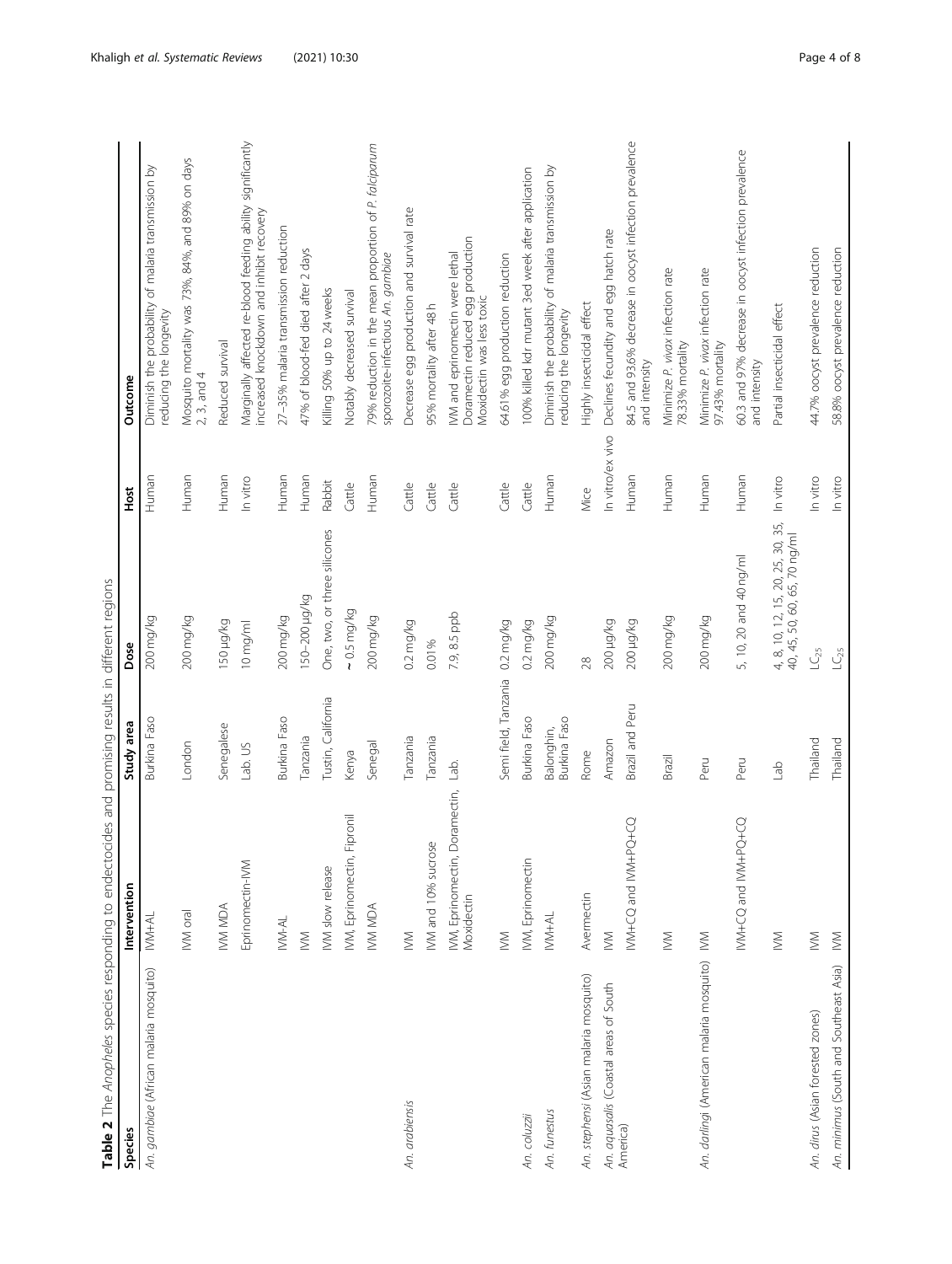or repeated-dose (200 mg/kg) treatment of IVM to 27% and 35% during the first week after treatment [[28](#page-6-0)]. The effect of aging and prior blood feeding of An. gambiae on IVM susceptibility at 2, 6, and 14 days post-emergence (DPE) demonstrated increased susceptibility of An. gambiae mosquitoes (6 DPE) to IVM, particularly if they had previously been fed with blood [[29\]](#page-6-0). Derua et al. (2015) assessed and compared the influence of human IVM treatment on blood-feeding An. gambiae. More than 47% of the bloodfed An. gambiae in the IVM group died after 2 days of blood feeding compared to the placebo group (97.2%).

The indirect impact of IVM MDA on malaria transmission by An. gambiae was studied in five villages in the Sudano-Guinean phytogeographic zone of Senegal [[30\]](#page-7-0). Comparison of the rate of sporozoite in An. gambiae species collected from treated and untreated villages indicated a 79% reduction in the mean proportion of P. falciparum infection, while P. falciparum infection increased 246% in control villages [[30](#page-7-0)]. Applying two IVM concentrations ( $LC_{25}$  and  $LC_{5}$ ) along with cultured P. falciparum NF54 at 0, 3, 6, and 9 days post parasite injection signified that the IVM administration at sublethal dose inhibits the sporogony of P. falciparum in An. gambiae in laboratory conditions [\[30](#page-7-0), [31\]](#page-7-0).

Administration of AL plus placebo or AL plus 200 μg/ kg of IVM to asymptomatic P. falciparum carriers, An. gambiae and An. funestus, using the membrane feeding method demonstrated that IVM in combination with AL can diminish the probability of malaria transmission by reducing the longevity of blood-feeding mosquitoes in the first week after the initiation of treatment [[28\]](#page-6-0). In a modeling study, the combination of IVM with AL resulted in the reduction and interruption of malaria transmission [[12](#page-6-0)].

The concept of using slow-release IVM is relatively new and unique. Chaccour et al. (2015) designed and screened three different slow-release IVM formulations, including a silicone implant containing deoxycholate and sucrose. This formulation can release IVM for more than 12 weeks and is capable of killing 50% of An. gambiae feeding on a treated rabbit for up to 24 weeks. These observations denote that silicone-based subcutaneous formulation of IVM can safely be sustained in rabbits for up to 6 months [[32\]](#page-7-0). Subcutaneous administration of slow-release IVM implant formulation in pig and cattle enhanced the level of insecticide in the host's blood and sustained it stable for 6 months, thereby killing An. gambiae and An. arabiensis mosquitoes [\[33,](#page-7-0) [34\]](#page-7-0).

In vitro feeding of laboratory-reared An. arabiensis with cattle parasiticides viz. IVM, eprinomectin, doramectin, and moxidectin revealed that IVM ( $LC_{50}$  of 7.9 ppb) and eprinomectin (LC<sub>50</sub> of 8.5 ppb) were lethal to An. arabiensis. Doramectin markedly reduced egg development in this species. Moxidectin, however, was more than 100-fold weaker than other abovementioned insecticides, to reduce survivorship and egg production in An. arabiensis. Moxidectin had also a less toxic effect on An. arabiensis relative to the other three chemicals [\[35\]](#page-7-0). In Western Kenya, determination of IVM, eprinomectin, and fipronil on the survival of An. arabiensis disclosed that all the three com-pounds notably decreased the An. arabiensis survival [[36](#page-7-0), [37](#page-7-0)]. The effects of IVM-treated cattle on An. arabiensis population under the semi-field conditions in Southeastern Tanzania displayed a significant diminution in blood meal digestion, egg production (up to 15 days), and survival time (1–3 days) and also a fivefold increase in mortality in the first week [[38](#page-7-0)]. Alternatively, the application of a 10% sucrose solution containing 0.01% IVM against An. arabiensis killed approximately 95% of mosquitoes 48 h post sugar feeding [\[39\]](#page-7-0). Endectocidal treatments of animals and/or humans could be a favorable new strategy for control of residual, outdoor malaria transmission. The impact of An. arabiensis feeding on rabbits treated with different doses of IVM on mosquito mortality exhibited that the recommended dose (1 ml/50 k) was more effective than 25% higher and 25% lower of the recommended dose in mosquito-killing mosquitos [\[40\]](#page-7-0). IVM-treated cattle significantly reduced egg production (64.61%) of a freeliving population of An. arabiensis under semi-field conditions with various feeding times. The egg production rates were 54.64%,74.14%, 76.87%, and 81.62% at days 3, 6, 9, and 12, respectively, and then it decreased gradually until 15 days post-treatment [[38](#page-7-0)].

Administration of IVM to cattle with an injectable therapeutic dose (0.2 mg/kg) increased the mortality of An. coluzzii carrying the kdr mutation up to 100% in the third week after the initial injection with a second blood meal of IVM [[41](#page-7-0)]. Sub-lethal concentrations of IVM decreased by 33% and 36% of egg production between days 21 and 28 after injection into An. coluzzii fed on cattle treated with  $0.2 \text{ mg/kg}$  of IVM  $[41]$ .

These results suggest that IVM and eprinomectin could be used to control zoophilic malaria vectors and reduce their population size.

# Anopheles stephensi

For the first time in 1985, two avermectin compounds, MK-933 and MK-936, were used for mosquito control [[42\]](#page-7-0). To this end, 2.8 mg/l of avermectin was applied against the larvae of An. stephensi. When An. stephensi mosquitoes were fed on MK-933-treated mice and 5% sucrose solution in 0.14, 0.28, 2.8, and 28 mg/kg dosages, high insecticidal activity occurred in sucrose solution (28 mg/kg) [[42\]](#page-7-0).

# An. aquasalis and An. darlingi

Ex vivo evaluation of the IVM effect on An. aquasalis and An. darlingi minimized the infection rate of P. vivax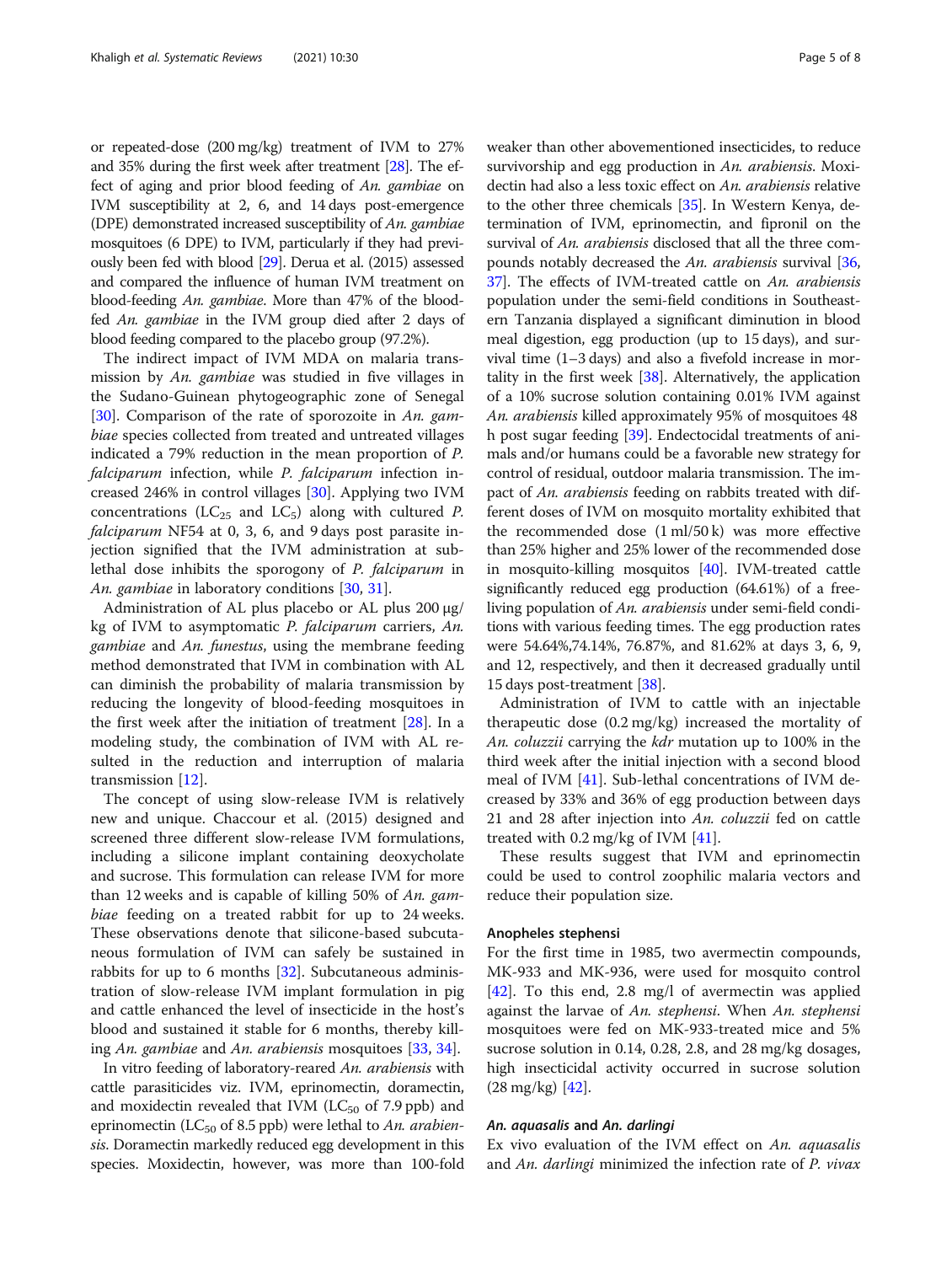<span id="page-5-0"></span>in both species and maximized the mortality of mosquitoes (78.33% and 97.43%, respectively) 4 h post blood meal ingestion [[43](#page-7-0)]. In vivo assessment of An. aquasalis susceptibility to IVM on three male and three female volunteers revealed that this drug could raise the mosquito mortality when blood feeding on a human host from 4 h to 14 days post-ingestion. IVM at mosquito sub-lethal concentrations  $(LC<sub>5</sub>)$  reduced fecundity and egg hatch rate, but not the number of pupae developed from larvae [[44](#page-7-0)]. Based on a report in 2018, the oocyst infection prevalence and intensity were decreased by 60.3% and 97% in An. darlingi and 84.5% and 93.6% in An. aquasalis, respectively, when mosquitoes ingested blood from *P. vivax* patients that ingested IVM  $+$  CQ (chloroquine), PQ (primaquine)  $+$  CQ, and IVM  $+$  PQ  $+$ CQ [\[43\]](#page-7-0).

# An. dirus and An. minimus

When IVM offered to An. dirus and An. minimus along with human P. vivax-infected blood, oocyst prevalence reduced by 44.7% and 58.8% in  $LC_{25}$  and 33.6% and 31.3% in  $LC_5$ , respectively. IVM hinders the *P. vivax* sporogony development in An. dirus and An. minimus in the  $LC_{25}$  and  $LC_{5}$  concentrations [[31\]](#page-7-0). Effect of IVM on P. vivax oocyst infection in An. darling in the laboratory was attributed at least partly to the insecticidal effect, as shown by the age shift in the mosquito population [[31\]](#page-7-0).

#### **Discussions**

The present review has focused on the recent applications of systemic insecticides and drugs for malaria control; however, most of them were related to IVM. It could be postulated that the main goal of these studies, directly and indirectly, was focused on nine Anopheles malaria vectors in different zoogeographical regions including An. gambiae, An. arabiensis, An. coluzzii, An. stephensi, An. aquasalis, An. dirus, An. darlingi, An. funestus, and An. minimus. They have evaluated the efficiency of endectocides on the Anopheles survival rate, sporontocidal effect, reproduction rate, and malaria transmission.

IVM has been applied in different formulations and combinations such as singly, in combination with other endectocides, antimalarial drugs, sucrose, and MDA. However, their results were satisfactory and acceptable, and none of them showed 100% efficacy against different malaria vectors (Table [2\)](#page-3-0). Vector control methods target the single chain of malaria transmission cycle, and candidate vaccines are still unavailable. However, for successful control goals of malaria 2016–2030, novel methods are highly needed to target the malaria transmission cycle and break its chain. In view of the fact that the current methods are inadequate for reaching the

WHO Global Technical Strategy for Malaria 2016–2030, goals aim at reducing malaria mortality rates by at least 90%, controlling and eliminating malaria in at least 35 countries, and preventing the resurgence of the disease in malaria-free countries.

Taken together, candidate components of a secondgeneration malaria vaccine are emerging, and efforts are underway to develop a regional malaria vaccine. Moreover, simultaneously with the development of molecular markers in Anopheles species detection and introducing new species complexes such as An. stephensi [[45](#page-7-0)–[47](#page-7-0)], assessment of these components is crucial.

# Conclusion

It was suggested that following the WHO reports on the endectocides as vector control tools [[1\]](#page-6-0), a roadmap provided that ivermectin will be available as a vector control tool by 2024 [[48\]](#page-7-0). Therefore, due to considerable advantages such as low price, killing the mosquito by blood feeding from the host, reduction in the sporozoite rate, endectocides, and systemic drugs could be suggested to achieve this goal. Endectocide could be suggested as a complementary intervention in malaria control and elimination programs.

Different systematic reviews of the effect of systemic insecticides on malaria disease were published. All confirmed a significant reduction in infections, though effects on the Anopheles survival rate, sporontocidal effect, reproduction rate, and malaria transmission, separately. The results were varied from one review to another. Near to all of the studies have been done in lab or semifield conditions. The estimated impact on overall infection reduction was obtained after doing experiments in field conditions, a logical next step for future trials.

# Limitations

The systematic review reported here combines data across studies to estimate the effects of systemic insecticides on different malaria vectors in different zoogeographical regions. The main limitation of this systematic review, as with any overview, is that the Anopheles populations, the systemic insecticide application method, and regimen are not the same across studies.

# Supplementary Information

The online version contains supplementary material available at [https://doi.](https://doi.org/10.1186/s13643-021-01578-9) [org/10.1186/s13643-021-01578-9.](https://doi.org/10.1186/s13643-021-01578-9)

Additional file 1:. PRISMA 2019 checklist Additional file 2: Table S1. Keywords used in the database search Additional file 3: Table S2. Exclusion and inclusion criteria

#### Abbreviations

VBD: Vector-borne diseases; IVM: Ivermectin; IRs: Indoor residual spraying; ITNs: Insecticide-treated nets; MDA: Mass drug administration; MeSH: Medical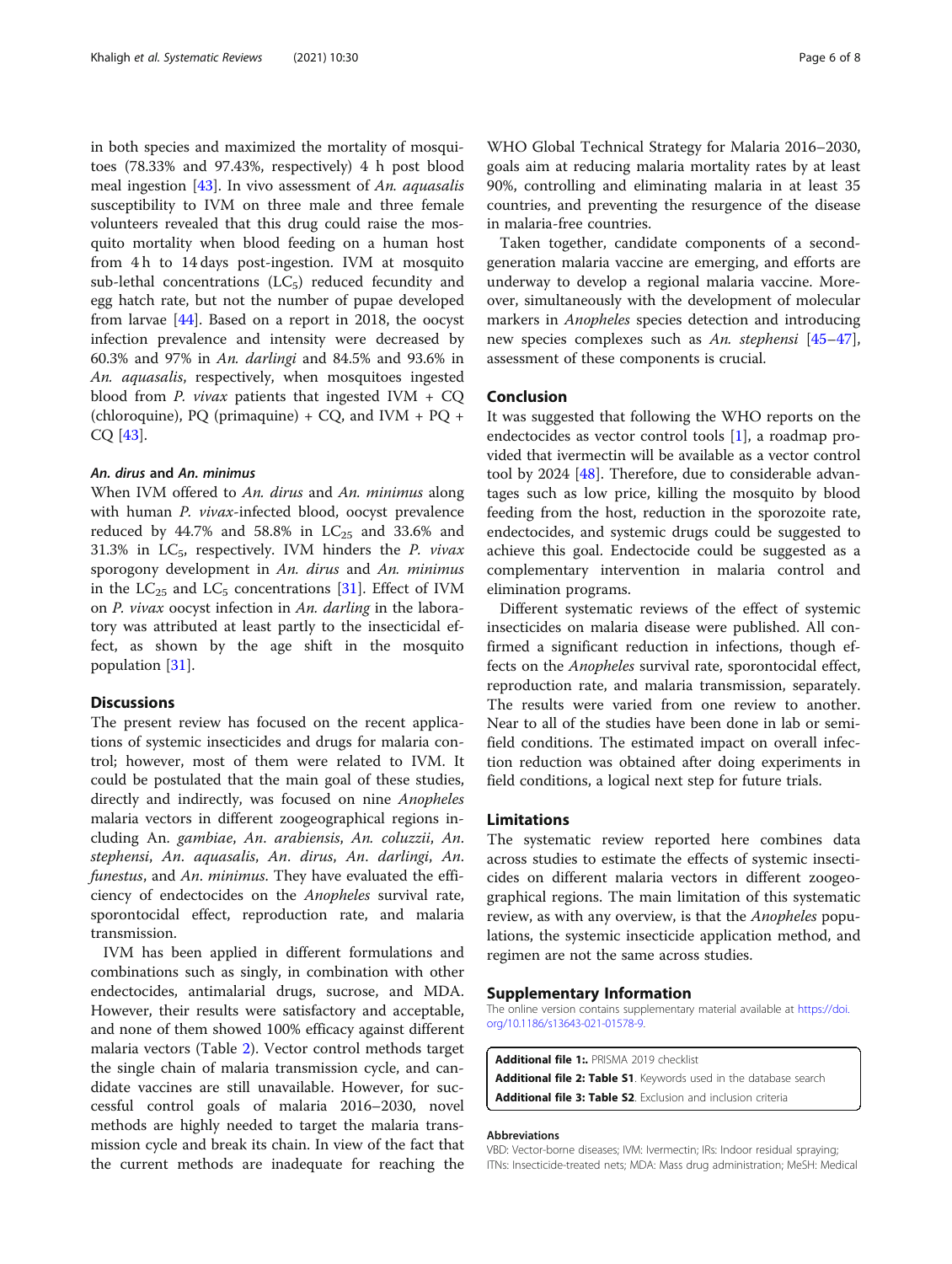<span id="page-6-0"></span>subject heading; DPE: Days post-emergence; LC: Lethal concentrations; SIT: Sterile insect techniques; MFA: Membrane feeding assay; DFA: Direct feeding assay; AL: Artemether-lumefantrine; MEDLINE: Medical literature analysis and retrieval system online; PRISMA: Preferred reporting items for systematic review and meta-analysis

#### Acknowledgements

The authors express their gratitude to the Cellular and Molecular Research Center, Urmia University of Medical Sciences in Iran, and All-Russian Scientific Research Institute of Veterinary Entomology and Arachnology – Branch of Federal State Institution Federal Research Centre Tyumen Scientific Centre of Siberian Branch of the Russian Academy of Sciences (ASRIVEA – Branch of Tyumen Scientific Centre SB RAS) in Russia.

# Authors' contributions

Conceived and designed the study: SG and FG. Search and data selection: FG and SG. analyzed the data: SG, FG, BR, AJ, ES, and ML. Wrote the paper: SG, FG, BR, AJ, ES, and ML. All authors read and approved the final manuscript.

#### Funding

This review did not need a financial source.

# Availability of data and materials

Data supporting this article are included within the article and supplementary file.

#### Ethics approval and consent to participate

Not applicable

#### Consent for publication

Not applicable

# Competing interests

The authors declare that they have no competing interests.

# Author details

<sup>1</sup>Social Determinants of Health Research Center, Clinical Research Institute, Urmia University of Medical Sciences, Urmia, Iran. <sup>2</sup>Medical Entomology Department, School of Public Health, Urmia University of Medical Sciences, Urmia, Iran. <sup>3</sup> Department of Clinical Toxicology, School of Medicine, Urmia University of Medical Sciences, Urmia, Iran. <sup>4</sup>Cellular and Molecular Research Center, Research Institute on Cellular and Molecular Medicine, Urmia University of Medical Sciences, Urmia, Iran. <sup>5</sup>All-Russian Scientific Research Institute of Veterinary Entomology and Arachnology, Branch of Federal State Institution Federal Research Centre Tyumen Scientific Centre, Siberian Branch of the Russian Academy of Sciences (ASRIVEA – Branch of Tyumen Scientific Centre SB RAS), Institutskaya st. 2, Tyumen, Russian Federation 625041. <sup>6</sup>Department of Health Information Technology, School of Applied Medical Sciences, Urmia University of Medical Sciences, Urmia, Iran.

# Received: 7 September 2020 Accepted: 2 January 2021 Published online: 18 January 2021

#### References

- 1. WHO. World malaria report 2018. Geneva: World Health Organization; 2018. 2. Barber BE, Rajahram GS, Grigg MJ, William T, Anstey NM. World Malaria
- Report: time to acknowledge Plasmodium knowlesi malaria. Malar J. 2017; 16(1):1-3.
- 3. Bhatt S, Weiss DJ, Cameron E, Bisanzio D, Mappin B, Dalrymple U, Battle KE, Moyes CL, Henry A, Eckhoff PA, Wenger EA. The effect of malaria control on Plasmodium falciparum in Africa between 2000 and 2015. Nature. 2015; 526(7572):207-11.
- 4. Teng WC, Kiat HH, Suwanarusk R, Koh HL. Medicinal plants and malaria: applications, trends, and prospects. Florida: CRC Press; 2016.
- 5. Moorthy VS, Hutubessy R, Newman RD, Hombach J. Decision-making on malaria vaccine introduction: the role of cost-effectiveness analyses. Bull World Health Organ. 2012;90:864-6.
- 6. Chaccour CJ, Rabinovich NR. Oral, slow-release ivermectin: biting back at malaria vectors. Trends Parasitol. 2017;1(33):156–8.
- 7. Simon JY. The toxicology and biochemistry of insecticides: 2nd edition. Poca Raton: CRC press; 2011.
- 8. Yadav I, Devi NL. Pesticides classification and its impact on human and environment. Environ Sci Eng. 2017;6:140-158
- 9. Abbas N, Shad SA, Shah RM. Resistance status of Musca domestica L. populations to neonicotinoids and insect growth regulators in Pakistan poultry facilities. Pak J Zool. 2015;47(6):1663-71.
- 10. Bass C, Denholm I, Williamson MS, Nauen R. The global status of insect resistance to neonicotinoid insecticides. J Pestic Biochem Physiol. 2015;121: 78–87.
- 11. Meredith HR, Furuya-Kanamori L, Yakob L. Optimising systemic insecticide use to improve malaria control. BMJ Glob Health. 2019;4(6):e001776.
- 12. Yakob L. Endectocide-treated cattle for malaria control: a coupled entomologicalepidemiological model. Parasite Epidemiol Control. 2016;1(1):2–9.
- 13. Foy BD, Kobylinski KC, da Silva IM, Rasgon JL, Sylla M. Endectocides for malaria control. Trends Parasitol. 2011;27(10):423–8.
- 14. Loza A, Talaga A, Herbas G, Canaviri RJ, Cahuasiri T, Luck L, Guibarra A, Goncalves R, Pereira JA, Gomez SA. Systemic insecticide treatment of the canine reservoir of Trypanosoma cruzi induces high levels of lethality in Triatoma infestans, a principal vector of Chagas disease. Parasites Vectors. 2017;10(1):344.
- 15. Chagnon M, Kreutzweiser D, Mitchell EA, Morrissey CA, Noome DA, Van der Sluijs JP. Risks of large-scale use of systemic insecticides to ecosystem functioning and services. Environ Sci Pollut Res. 2015;22(1):119–34.
- 16. Donnelly B, Berrang-Ford L, Ross NA, Michel P. A systematic, realist review of zooprophylaxis for malaria control. Malar J. 2015;14:313.
- 17. Saul A. Zooprophylaxis or zoopotentiation: the outcome of introducing animals on vector transmission is highly dependent on the mosquito mortality while searching. Malar J. 2003;2:32.
- 18. Imbahale SS, Montana Lopez J, Brew J, Paaijmans K, Rist C, Chaccour C. Mapping the potential use of endectocide-treated cattle to reduce malaria transmission. Sci Rep. 2019;9(1):5826.
- 19. Hutton B, Salanti G, Caldwell DM, Chaimani A, Schmid CH, Cameron C, Ioannidis JP, Straus S, Thorlund K, Jansen JP. The PRISMA extension statement for reporting of systematic reviews incorporating network metaanalyses of health care interventions: checklist and explanations. Ann Intern Med. 2015;162(11):777–84.
- 20. Gomez SA, Picado A. Systemic insecticides used in dogs: potential candidates for phlebotomine vector control? Trop Med Int Health. 2017; 22(6):755–64.
- 21. McTier TL, Chubb N, Curtis MP, Hedges L, Inskeep GA, Knauer CS, Menon S, Mills B, Pullins A, Zinser EJ. Discovery of sarolaner: a novel, orally administered, broad-spectrum, isoxazoline ectoparasiticide for dogs. Vet Parasitol. 2016;222:3–11.
- 22. Weber T, Selzer PM. Isoxazolines: a novel chemotype highly effective on ectoparasites. ChemMedChem. 2016;11(3):270–6.
- 23. Simon JY. The toxicology and biochemistry of insecticides: 2nd edition. Poca Raton: CRC Press; 2014.
- 24. Leirs H, Larsen K, Lodal J. Palatability and toxicity of fipronil as a systemic insecticide in a bromadiolone rodenticide bait for rat and flea control. Med Vet Entomol. 2001;15(3):299–303.
- 25. Chaccour C, Lines J, Whitty CJ. Effect of ivermectin on Anopheles gambiae mosquitoes fed on humans: the potential of oral insecticides in malaria control. J Infect Dis. 2010;202(1):113-6.
- 26. Sylla M, Kobylinski KC, Gray M, Chapman PL, Sarr MD, Rasgon JL, Foy BD. Mass drug administration of ivermectin in south-eastern Senegal reduces the survivorship of wild-caught, blood fed malaria vectors. Malari J. 2010; 9(1):365.
- 27. Butters MP, Kobylinski KC, Deus KM, Da Silva IM, Gray M, Sylla M, Foy BD. Comparative evaluation of systemic drugs for their effects against Anopheles gambiae. Acta Trop. 2012;121(1):34–43.
- 28. Ouédraogo AL, Bastiaens GJ, Tiono AB, Guelbéogo WM, Kobylinski KC, Ouédraogo A, Barry A, Bougouma EC, Nebie I, Ouattara MS. Efficacy and safety of the mosquitocidal drug ivermectin to prevent malaria transmission after treatment: a double-blind, randomized, clinical trial. Clin Infect Dis. 2015;60(3):357–65.
- 29. Seaman JA, Alout H, Meyers JI, Stenglein MD, Dabiré RK, Lozano-Fuentes S, Burton TA, Kuklinski WS, Black WC, Foy BD. Age and prior blood feeding of Anopheles gambiae influences their susceptibility and gene expression patterns to ivermectin-containing blood meals. BMC Genomics. 2015;16(1):797.